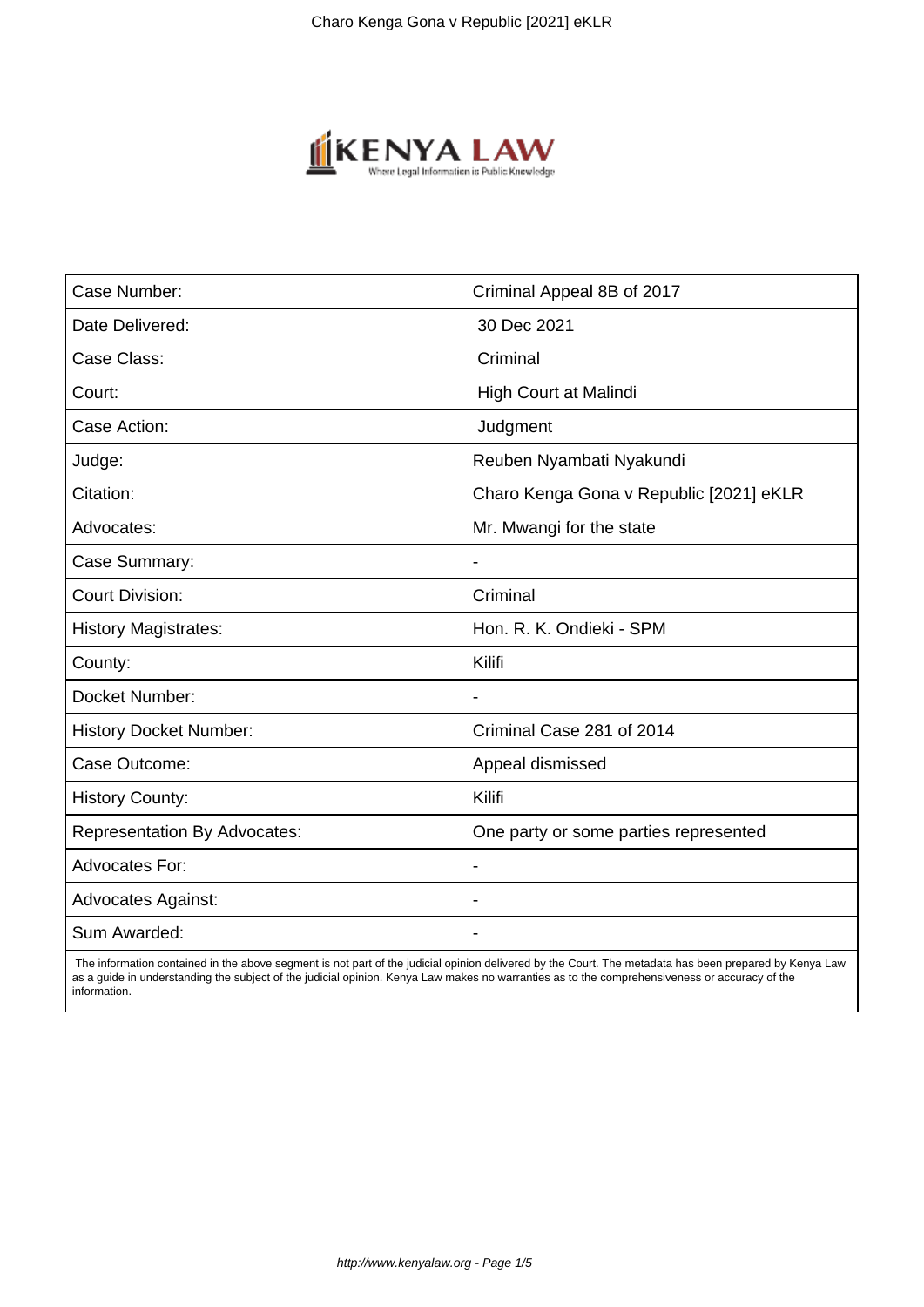# **REPUBLIC OF KENYA**

### **IN THE HIGH COURT OF KENYA AT MALINDI**

#### **CRIMINAL APPEAL NO. 8B OF 2017**

**CHARO KENGA GONA....................................APPELLANT**

**VERSUS**

**REPUBLIC...............................................................RESPONDENT**

*(From the Original Conviction and Sentence in Criminal Case No. 281*

*of 2014 in the Senior Principal Magistrate's Court at Kilifi – Hon. R. K. Ondieki SPM)*

**CORAM: Hon. Justice Reuben Nyakundi**

**Mr. Mwangi for the State**

**Appellant in person**

#### **J U D G M E N T**

**Charo Kenga Gona,** the appellant herein was charged with the offence of defilement contrary to Section 8 (1) (2) of the Sexual Offences Act. The particulars of the charge are that on the 21.7.2013 at Bamba location, the appellant defiled intentionally and unlawfully by inserting his penis into the genitals of **DKK** a minor aged 9 years.

The appellant initially pleaded not guilty. The trial commenced in earnest to disapprove his innocence by calling evidence to that effect. At the conclusion of the trial, appellant was found guilty, convicted and sentenced to life imprisonment. Aggrieved by the sentence and conviction, by the trial Court, the appellant preferred an appeal to this Court based on the following grounds.

*(1). That the trial Magistrate erred in Law and fact by relying on the evidence without considering that the age of the complainant was not proved beyond any reasonable doubt.*

*(2). That the trial Magistrate erred in Law and fact by not considering there was an existence of bad blood between I and the complainant's family.*

*(3). That the trial Magistrate erred in Law and fact by not considering the prosecution did not prove its case to the reasonable doubt.* 

*(4). That the trial Magistrate erred in Law and fact by not considering my reasonable defence statement.*

#### **Litigation history**

The victim of defilement **(DKK)** testified that at the time of the trial she was aged 12 years old. To her recollection of the events of 21.7.2013, in company of **(A)** and **(R)** they went to the posho mill. During their assignment, she met with the appellant who gave her Kshs.50/= to use it to purchase doughnuts. Thereafter, upon buying the doughnuts, appellant asked them to wait outside the posho mill and later called her inside. That is the time she was undressed by the appellant accompanied with penetrative sex using his penis. She screamed and also her colleagues **(A)** and **(R).**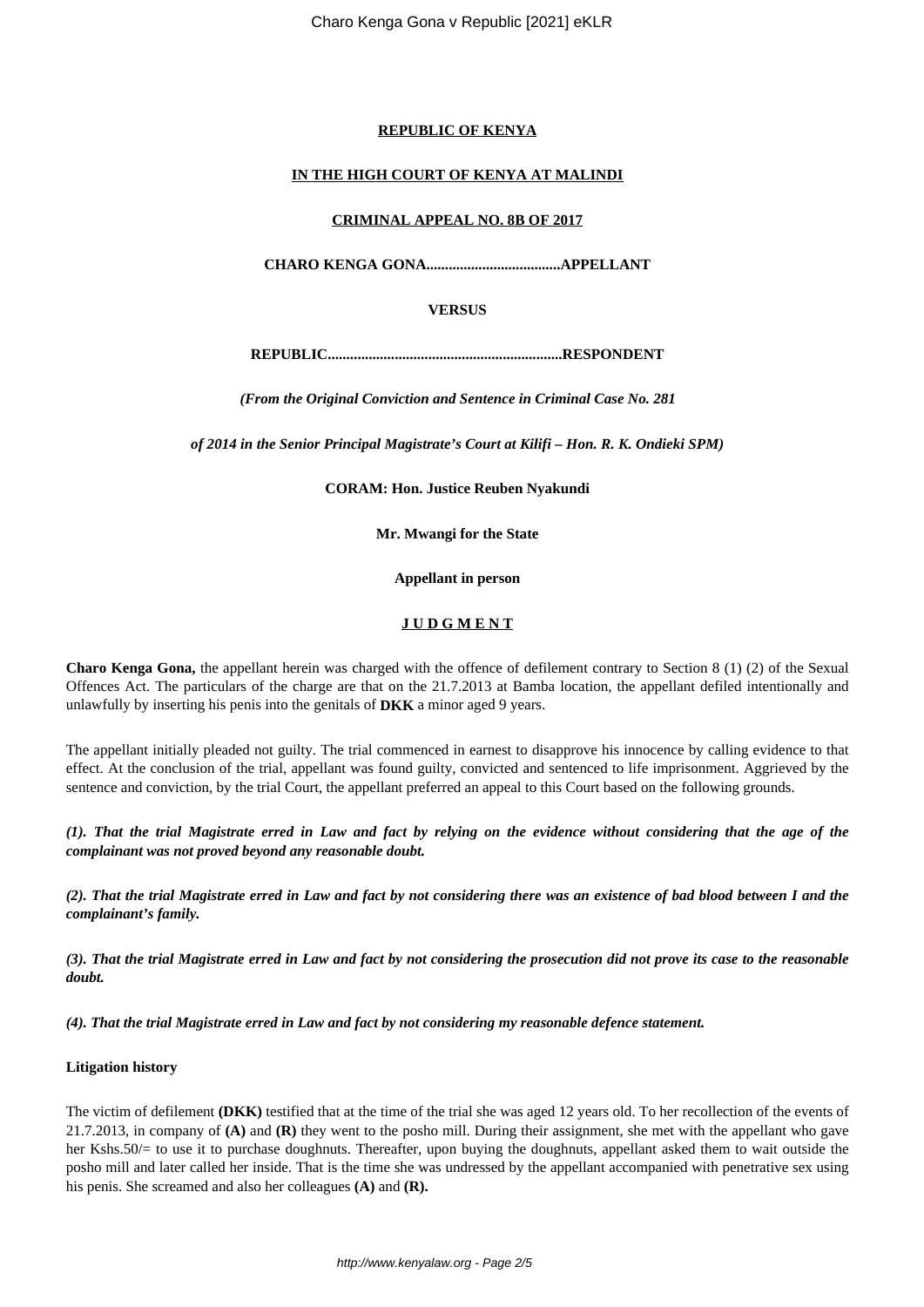It did not take long, appellant released her from inside the posho mill and on reaching home, she did inform her grandmother. She further stated that the matter was referred to the police who subsequently issued her with a P3 Form. **(PW3) – AK** who allegedly was with **(PW1)** on the mutual day testified that the appellant at one time called **(PW1)** inside the posho mill that when she came out she was bleeding from her private parts. The inference and complaint made to her was that of being sexually assaulted by the appellant.

**(PW4) PC Stanley Maritim** of Bamba Police Station recalled and testified that a report of defilement against **((DKK)** was booked at the police station. In furtherance to that report a P3 and PRC Forms were issued to capture any medical evidence as to the penetration act of the victim **(PW1).** Following the investigations, the appellant was traced, arrested and charged of the offence before Court. In support of the case, **(PW4)** produced a birth certificate as exhibit 3.

**(PW5) – Sheila Mukali**, a medical doctor attached to Kilifi Hospital gave evidence in respect of the P3 Form filled following **(DKK**) examination. In **(PW5)** testimony, the victim was found to be of good general condition, save for the blood stained clothes and rupture of the hymen. **(PW5)** produced the P3 and PRC Form as documentary evidence in support of the charge. At the close of the prosecution case, appellant was placed on his defence. He elected to give unsworn statement in which he denied any encounter with the victim **(PW1)** or committing the crime.

#### **Appellant's submissions**

In support of this appeal, appellant relied on his written submissions dated 4.7.2019. The appellant submitted on the charge being defective for failure of an omission of the word unlawful not being part of the particulars. That failure by the prosecution not to amend the charge under Section 214 of the Criminal Procedure Code occasioned prejudice which cannot be remedied at this stage save for the acquittal of the appellant.

The other concern was on the imposition of the mandatory sentence of life imprisonment. Appellant submitted that the mandatoriness of the sentence was discriminatory and in breach of the stated principles on discretion of the trial Court to consider mitigation before the final verdict. The appellant on age argued and submitted that the P3 and PRC Forms were missing from the Court file. Thus rendering confirmation of the age of the victim suspicious.

Further, the appellant submitted that though the medical officer mentioned the blood stained clothes, they were never exhibited before this Court. In essence appellant submitted and urged the Court to allow the appeal for lack of sufficient evidence.

#### **Respondent's submissions**

**Mr. Mwangi** for the state submitted that apart from the time of attack taken by the appellant all ingredients of the offence were proved beyond reasonable doubt. He urged the Court to ignore the submissions on the missing P3 and PRC Form as a measure to disapprove the element on age. He reiterated that the birth certificate provided the basis upon which the trial Magistrate made a finding on the age of the victim. In a nutshell, prosecution counsel urged the Court to dismiss the appeal for want of merit.

#### **Analysis and determination**

This is a first appeal and the Court has to adhere with the principles in **Okeno v R {1972} EA 32**. I have considered the grounds of appeal, the respective submissions by the appellant, the respondent counsel and also the record of appeal. The question is whether, the grounds of appeal can stand the test of overturning the Judgment of the trial Court.

In a charge of defilement, there are two main elements that the prosecution must proof beyond reasonable. First the act of penetration as defined under Section 2 of the Sexual Offences Act. Second proof of age of the victim which contributes to the nature of the punishment to be imposed, in the event the first hurdle is satisfied by the prosecution. **(See Charles Wamukoya Karani v R CR Appeal No. 72 of 2013; Thomas Mwambu Wenyi v R {2017} eKLR)**

The issue of age as expounded in **Francis Omuroni v Uganda CR Appeal No. 2 of 2000:**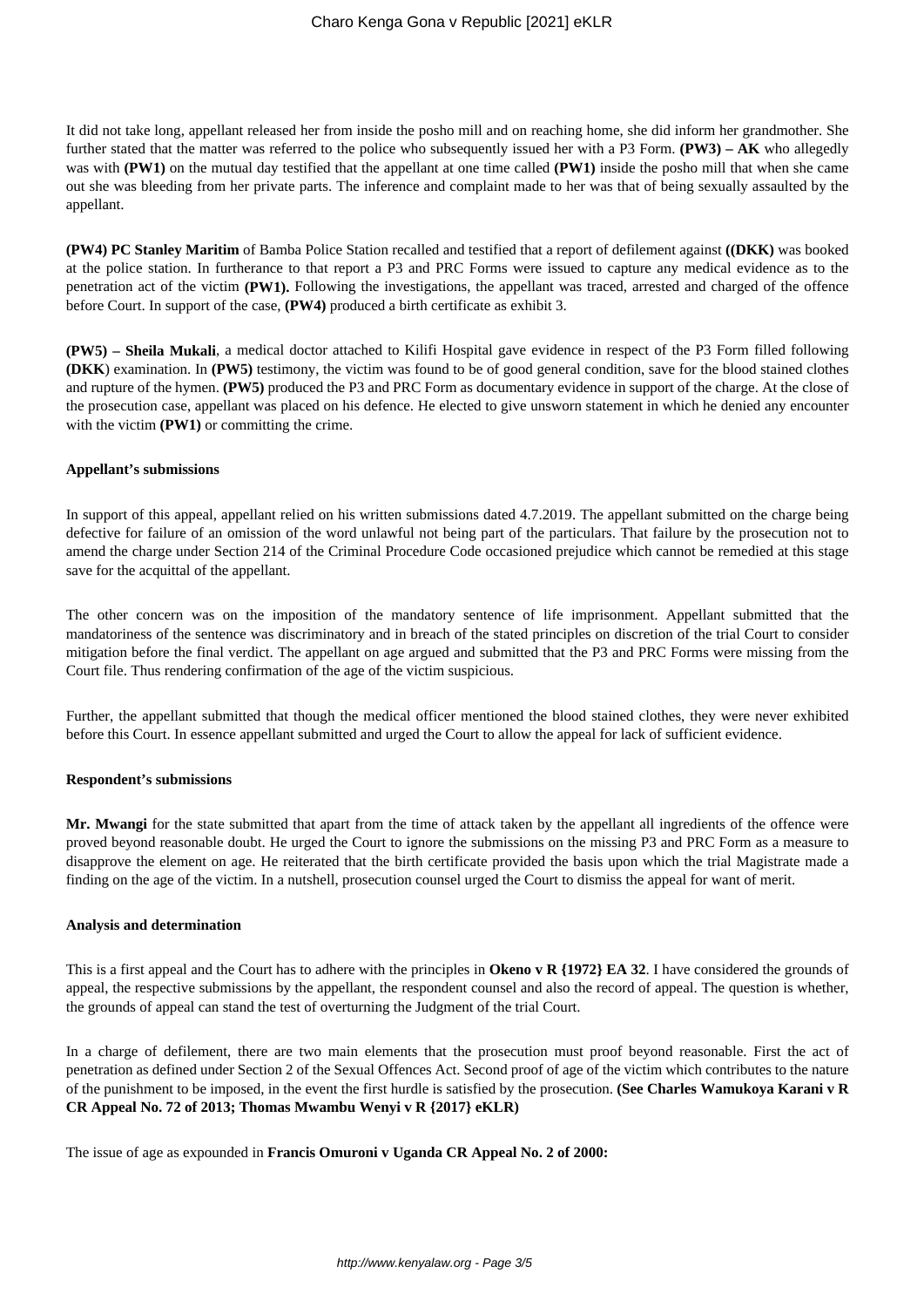# *"is proven by medical evidence, birth certificate, the victim's parents or guardian. In addition by observation and common sense."*

It is quite apparent from the evidence of **(PW1)** and **(PW3)** that on the fateful day they had gone to the posho mill where also the appellant worked. Clearly, as stated in **(PW1)** and **(PW2)** evidence, appellant first gave **(PW1)** some money to buy some doughnut and subsequently asked her to wait outside. It followed soon thereafter he called for **(PW1)** to go inside the posho mill leaving **(PW3)** outside of the premises. In **(PW3)** whole evidence **(PW1)** really overstayed inside the posho mill and by the time she came out it was a matter of distressful condition. In the words of **(PW3),** her physical condition depicted bleeding from the private parts. By virtue of that condition **(PW1)** and **(PW3)** told the Court that they went home to seek assistance from the parents/guardians. It is at that moment **(PW1)** reported the incident and thereafter the police booked the incident to pursue leads so as to arrest the perpetrator.

In this matter not only did the trial Court accept the evidence of **(PW1)** and **(PW3)** but further corroboration from the medical report by **(PW5).** The physical status of the victim **(PW1)** by **(PW5)** P3 revealed, a ruptured hymen freshly occasioned accompanied with blood stained clothes. In that textual of the P3, the prosecution managed to demonstrate that **(PW1)** genitals has been penetrated by a male organ. Indeed as established by **(PW5),** through penetrative sex, **(PW1)** hymen was broken. That act of defilement turned into a nightmare for the complainant who suffered the ruptured hymen and bleeding from her genitals.

It is in apt for the appellant to argue that because the P3 report is missing while adjudicating this matter an appeal, generally that element should be considered as unproven. In the realm of pure fact, as the principles **in Okeno v R, Ruwalla v R {1957} EA, Sunday Post v Peters {1957} EA** repeatedly emphasize, the advantage which the trial Court derives from seeing and hearing the witnesses must always be respected by an appellate Court.

At the same time, the importance of the part played by those advantages in assessing the appeal, the Judge to draw any particular conclusion of fact varies through a wide spectrum from one end to another. A straight conflict of primary fact between witnesses, where credibility is crucial and the appellate Court can hardly interfere, unless inferentially there exist evidence of misdirection of facts or taking into account wrong principles.

In this instant case, I do not see prima facie evidence, material enough to provide a basis for saying that penetrative sex between appellant and the victim **(PW1)** did not take place on 21.7.2013 at Ikuthe village.

As regards age assessment, the principles in **Francis Omuroni** case are relevant to this appeal. The appellant addressed this Court on missing P3 Forms and PRC documents. However, he forgot that the age element was proved by way of a birth certificate produced as an exhibit by **(PW4) PC. Maritim**. There was no corresponding evidence from the appellant to challenge that strand of prosecution evidence. This concludes the story of the action on the two crucial elements of the offence.

The appellant also invoked the aspect of the charge being defective. A charge sheet can only be defective if it offends Section 137 of the Criminal Procedure Code. On review of the appellant's submissions, there is no evidence that the prosecution disregarded any of the characteristics on the framing of charges. The principle has always been that an accused person must know the nature of the offence facing him, so that he can challenge it at the trial in putting up an adequate defence. In the instant appeal, there is no new compelling evidence from the appellant on this issue of the charge being defective. That ground of appeal fails.

Finally, is the question of identity of the appellant and being placed at the scene. **(See the principles in Ajode v R {2004} KLR 81, Roria v R {1967} EA 583, R v Turnbull {1976} 3 ALL ER)**. The above authorities set out the guidelines which are proper under the Law an identification. Having reviewed the evidence of **(PW1)** and **(PW3),** I am satisfied that there was credible admissible evidence upon which the appellant was placed at the scene. On this evidence, the appellant was properly identified as the one who defiled **(PW1).** The prevailing circumstances were favorable and nothing marred the fact of observation and essential recognition by **(PW1)** and **(PW2)** as the perpetrator of the offence.

On sentence, appellant asserted that the sentence was manifestly excessive and punitive. The Sexual Offences Act carry broad statute defined ranges of penalties underpinned upon the age of the victim. The minimum sentences goals include certainty, predictability, uniformity and transparency in punishment and the elimination of unwanted disparity. I see Sexual Offences punishments as those geared towards incapacitation and deterrence. The appellate Court review of such sentences depends on clear fact findings and compelling evidence to provide sufficient circumstances for review. Again and again constraining the language of